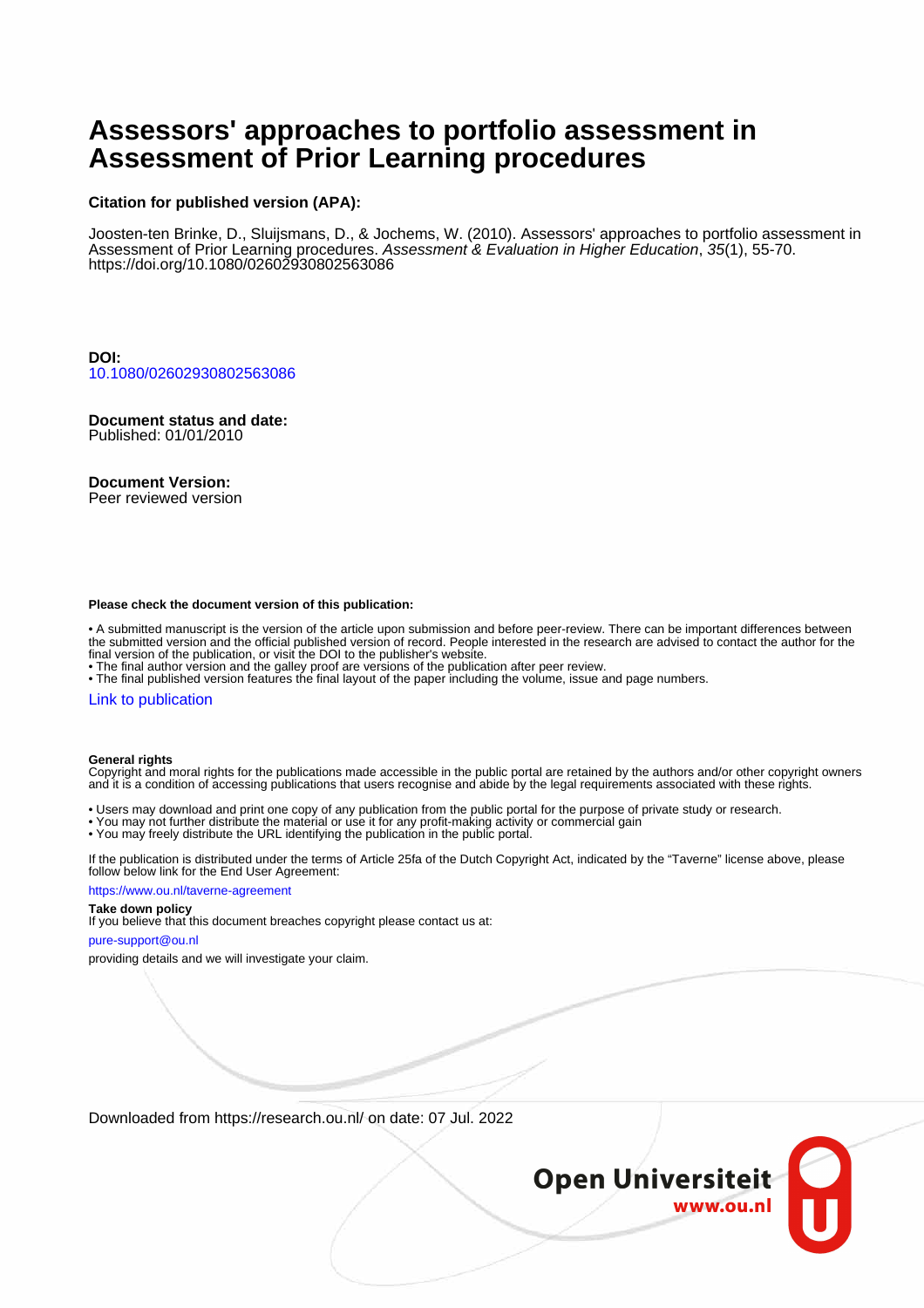This article was downloaded by: [Open Universiteit] On: 16 December 2010 Access details: Access Details: [subscription number 921482639] Publisher Routledge Informa Ltd Registered in England and Wales Registered Number: 1072954 Registered office: Mortimer House, 37- 41 Mortimer Street, London W1T 3JH, UK



# Assessment & Evaluation in Higher Education

Publication details, including instructions for authors and subscription information: <http://www.informaworld.com/smpp/title~content=t713402663>

# Assessors' approaches to portfolio assessment in Assessment of Prior Learning procedures

Desiree Joosten-ten Brinkeª; Dominique M. A. Sluijsmansª; Wim M. G. Jochems<sup>ab</sup> a Educational Technology Expertise Centre, Open University of the Netherlands, Heerlen, The Netherlands **b** Eindhoven School of Education, Eindhoven University of Technology, Eindhoven, The Netherlands

First published on: 15 May 2009

To cite this Article Joosten-ten Brinke, Desiree , Sluijsmans, Dominique M. A. and Jochems, Wim M. G.(2010) 'Assessors' approaches to portfolio assessment in Assessment of Prior Learning procedures', Assessment & Evaluation in Higher Education, 35:  $1, 55 - 70$ , First published on: 15 May 2009 (iFirst)

To link to this Article: DOI: 10.1080/02602930802563086

URL: <http://dx.doi.org/10.1080/02602930802563086>

# PLEASE SCROLL DOWN FOR ARTICLE

Full terms and conditions of use:<http://www.informaworld.com/terms-and-conditions-of-access.pdf>

This article may be used for research, teaching and private study purposes. Any substantial or systematic reproduction, re-distribution, re-selling, loan or sub-licensing, systematic supply or distribution in any form to anyone is expressly forbidden.

The publisher does not give any warranty express or implied or make any representation that the contents will be complete or accurate or up to date. The accuracy of any instructions, formulae and drug doses should be independently verified with primary sources. The publisher shall not be liable for any loss, actions, claims, proceedings, demand or costs or damages whatsoever or howsoever caused arising directly or indirectly in connection with or arising out of the use of this material.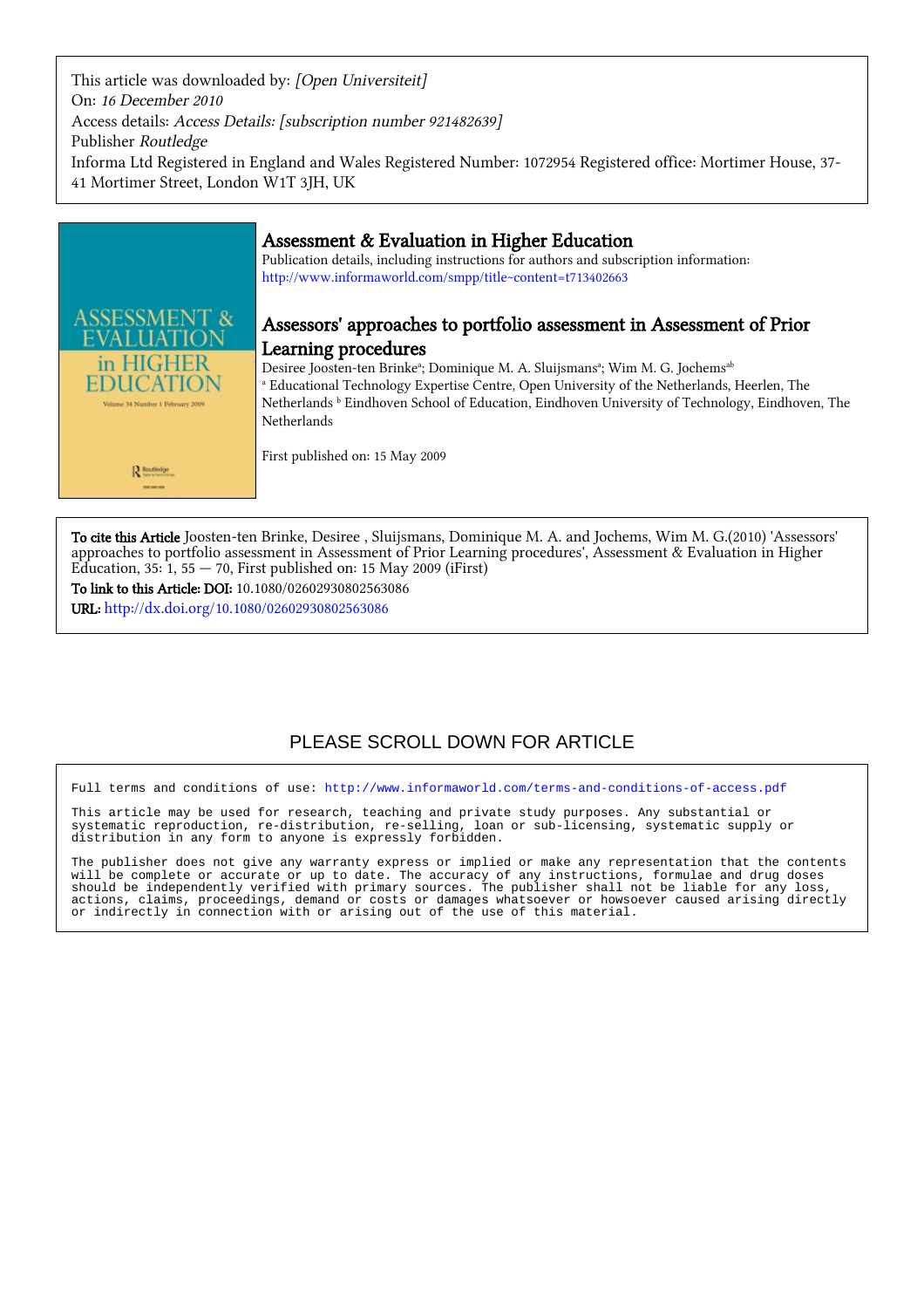# **Assessors' approaches to portfolio assessment in Assessment of Prior Learning procedures**

Desiree Joosten-ten Brinke<sup>a\*</sup>, Dominique M.A. Sluijsmans<sup>a</sup> and Wim M.G. Jochems<sup>a,b</sup>

*a Educational Technology Expertise Centre, Open University of the Netherlands, Heerlen, The Netherlands; <sup>b</sup> Eindhoven School of Education, Eindhoven University of Technology, Eindhoven, The Netherlands*

In an effort to gain better understanding of the assessment of prior informal and non-formal learning, this article explores assessors' approaches to portfolio assessment. Through this portfolio assessment, candidates had requested exemptions from specific courses within an educational programme or admission to the programme based on their prior learning. The assessors judged the portfolios according to set rating criteria, and subsequently discussed their approaches. Their decision-making processes, perception of portfolio use in the Assessment of Prior Learning (APL), deciding factors in portfolio assessment and use of the rating criteria were key elements in this discussion. The results show that they do use the rating criteria as an indicator in decision-making, but have mixed perceptions regarding the fairness of APL portfolio assessment. They perceive the portfolio evidence in combination with sound argumentation as the deciding elements in portfolio assessment.

**Keywords:** prior learning assessment; portfolio assessment; assessment criteria

Portfolio assessment is a complex task (Baume and Yorke 2002; Driessen et al. 2006; Tigelaar et al. 2005; Van der Schaaf and Stokking 2008) given that the content is often descriptive, context-bound, personal and requires much interpretation (Delandshere and Petrosky 1998; Moss 1994). In procedures in which predominantly prior informal and non-formal learning is assessed (henceforth indicated as Assessment of Prior Learning and abbreviated as APL), the portfolio is the most common method for presenting the evidence of prior learning (Bjørnavold 2001; Clarke and Warr 1997).

In this article, we investigate assessors' approaches to portfolio assessment in the context of APL. Assessment of formal learning, established in certificates and diplomas, is beyond the scope of this article. Approach is defined as the steps taken in the decision-making process, the perception of portfolio use in APL in terms of fairness, usability and relevance, the deciding factors in portfolio assessment, and the use of rating criteria. We first elaborate on the background of and quality criteria for portfolio assessment. Then we describe portfolio design in the context of our research on APL at the Open University of the Netherlands and present a study in which assessors' approaches to portfolio assessment are investigated. Finally, we use the findings of this study as a starting point for recommendations about portfolio assessment in APL.

<sup>\*</sup>Corresponding author. Email: desiree.joosten-tenbrinke@ou.nl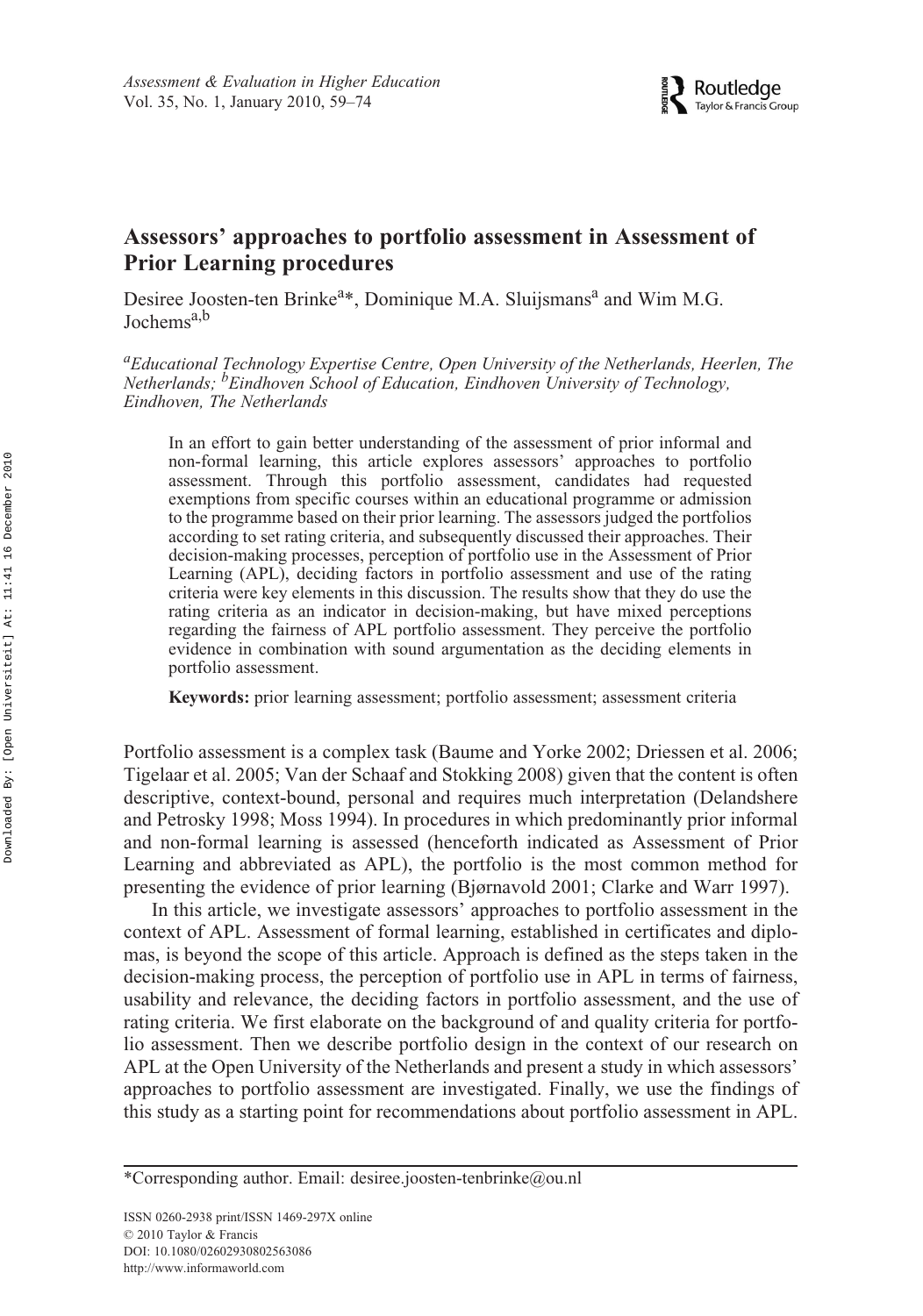### **Quality of portfolio assessment**

It is argued that in measuring learning of knowledge, skills and attitudes, it is often better to use a combination of assessment methods (e.g. Baartman et al. 2006; Dierick and Dochy 2001; Sluijsmans, Straetmans, and Van Merriënboer 2008). Evans (1993) states that academic staff is responsible for selecting the most appropriate assessment methods for judging the submitted evidence of prior learning. In the context of APL, a variety of assessment methods can be used, such as interviews, demonstrations and simulations (Michelson and Mandell 2004). However, portfolio assessment is the most common method. A portfolio is a compilation of work by a learner to demonstrate acquired knowledge, skills and competences, and includes the learner's reflections on this work (Barrett 2003). It is seen as one of the best instruments for visualising and evaluating competences acquired in informal or non-formal contexts (Bjørnavold 2001). Portfolios actively engage learners in understanding the relationship between the culture of academic knowledge in higher education and that required in the workplace (Michelson and Mandell 2004). At the same time, they are well received by tutors and assessors as a structured approach to the presentation of evidence (Clarke and Warr 1997), and allow full appreciation of the holistic nature of competences and the personal character of individuals' work over long periods of time.

Composing a portfolio requires that learners assess their own prior learning, and present it by way of evidence and argument. Several types of evidence are appropriate; Barrett (2003) distinguishes between artefacts, reproductions, attestations (references) and productions (documents specially prepared for the portfolio). This evidence should meet quality criteria such as educational relevance, transferability, validity, authenticity, currency and sufficiency (see for a detailed description of these criteria Joosten-ten Brinke et al. 2008).

Research on portfolio use in APL mainly has focused on the difficulties of APL candidates in gathering and presenting evidence of prior learning (e.g. Colley, Hodkinson, and Malcolm 2002; Cretchley and Castle 2001; Shapiro 2003). In most studies, the perspective of the learner is the main focus of study. However, the assessors' role in assessing this evidence of prior learning is underexposed. And, for example, it is unclear how assessors can gauge the level of candidates' prior learning (Trowler 1996). Osman (2006) argues that in general, assessors feel competent in the assessment of formal learning, which is directly linked to the academic educational programme, but in contrast, they are unfamiliar with the assessment of prior informal and non-formal learning. What strategy do they use in assessing this prior informal and non-formal learning?

Research in the context of teacher education has shown that objective and unambiguous portfolio assessment is difficult (Tigelaar et al. 2005; Van der Schaaf, Stokking, and Verloop 2005), and how assessors can gauge the level of candidates' prior learning is unclear (Trowler 1996). Although portfolio assessment should meet quality requirements such as reliability and validity, in practice it is often difficult to sufficiently address these criteria. Portfolio reliability (i.e. the extent to which its assessment remains consistent over repeated measurements under identical conditions) is a complex issue given its interpretative, context-bound and personal character (Delandshere and Petrosky 1998; Moss 1994). An essential step in portfolio assessment is the need to improve agreement among assessors as to the rating criteria and the use of rating forms (Tigelaar et al. 2005). However, this agreement is not sufficient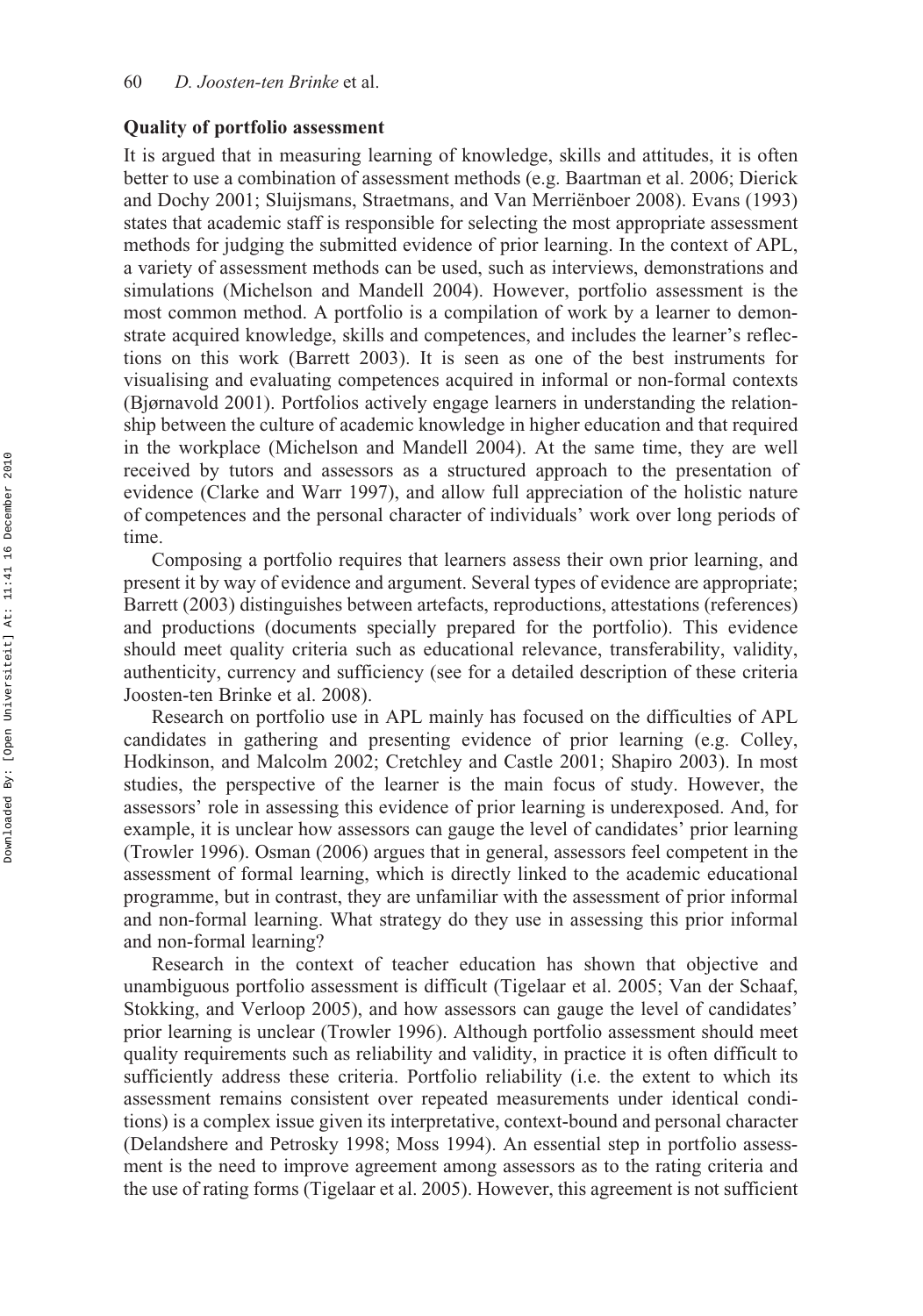for establishing assessment's validity (Linn 1994; Messick 1995). Johnston (2004) suggests using reliability and validity within an interpretative approach, which allows discussion of values and standards, and bridging between the local context and the curriculum. Negotiating with co-assessors over the outcomes will improve the reliability and validity. This interpretative approach is based on the idea that there is not one absolute, objective answer in assessing portfolios. Still, portfolio assessment particularly affects consequential validity; interpretation of assessment scores may not damage candidates' future learning paths. Score validity in portfolio assessment is threatened when assessors omit major steps in the decision process, evaluate portfolios without consideration of important criteria or apply extraneous assessment criteria (Heller, Sheingold, and Myford 1998). Driessen et al. (2006) found in their research on validity of portfolio assessment in the context of medical education that assessors are able to use only relevant criteria in their judgements and to neglect irrelevant extraneous criteria.

It remains unclear as to whether the assessors use these rating criteria and forms appropriately, even if they are trained in their use (Baume, Yorke, and Coffey 2004; Tigelaar et al. 2005; Van der Schaaf and Stokking 2008). Assessors' actual decisionmaking processes, defined as the processes to seek an appropriate, but not necessarily optimal, solution to a problem (Simon 1957), in APL are largely undocumented. According to Heller, Sheingold, and Myford (1998), the process of portfolio assessment consists of three essential components: evaluating individual texts in the portfolio one at a time, evaluating across texts in the portfolio and articulating a rating, weighing relative amounts or importance of evidence as needed. Van der Schaaf, Stokking, and Verloop (2005) showed, in the context of teacher education, that judgements were influenced by previous ratings and experiences, and that despite agreeing on ratings there remains a difference in portfolio interpretation. In addition, intuition, as a domain-specific competence to reach an appropriate decision, is mentioned as a crucial component of a decision-making process by professionals (Harteis and Gruber 2008). Intuition makes use of knowledge resources secured through individuals' professional experiences. Baume, Yorke, and Coffey (2004) analysed assessors' rationale behind their portfolio judgements in a course completion setting in which portfolio assessment was the only assessment method. They also concluded that assessors interpret the same rating criteria in different ways. Some are rather stringent, stating that evidence must be clearly and accurately labelled and in the proper place, while others are prepared to dig about for evidence within the portfolio. However, studies by Van der Schaaf and Stokking (2008) and Baume, Yorke, and Coffey (2004) show that assessors are capable of articulating the reasons behind their judgements, which helps us gain more insight into decision-making in portfolio assessment. Johnston (2004) mentions several aspects influencing the decision-making process. First, the way a final grade is calculated. Are there assessment scales and how is the agreement between raters? Second, the nature of assessor training. Assessors should have a marking rubric, discuss their grading standards before marking and have a consistent view over what class of degree the marks represent, especially in areas where it is hard to get agreement. Third, issues related to local and external assessors. Evidence about the use of local graders is mixed. Familiarity with the learning and assessment context appears to be significant in assisting 'reliable' grading. Fourth, holistic versus individual element scoring and finally, the way assessors actually use assessment criteria. These five aspects will be subject of this study to the assessors' approach to portfolio assessment in APL.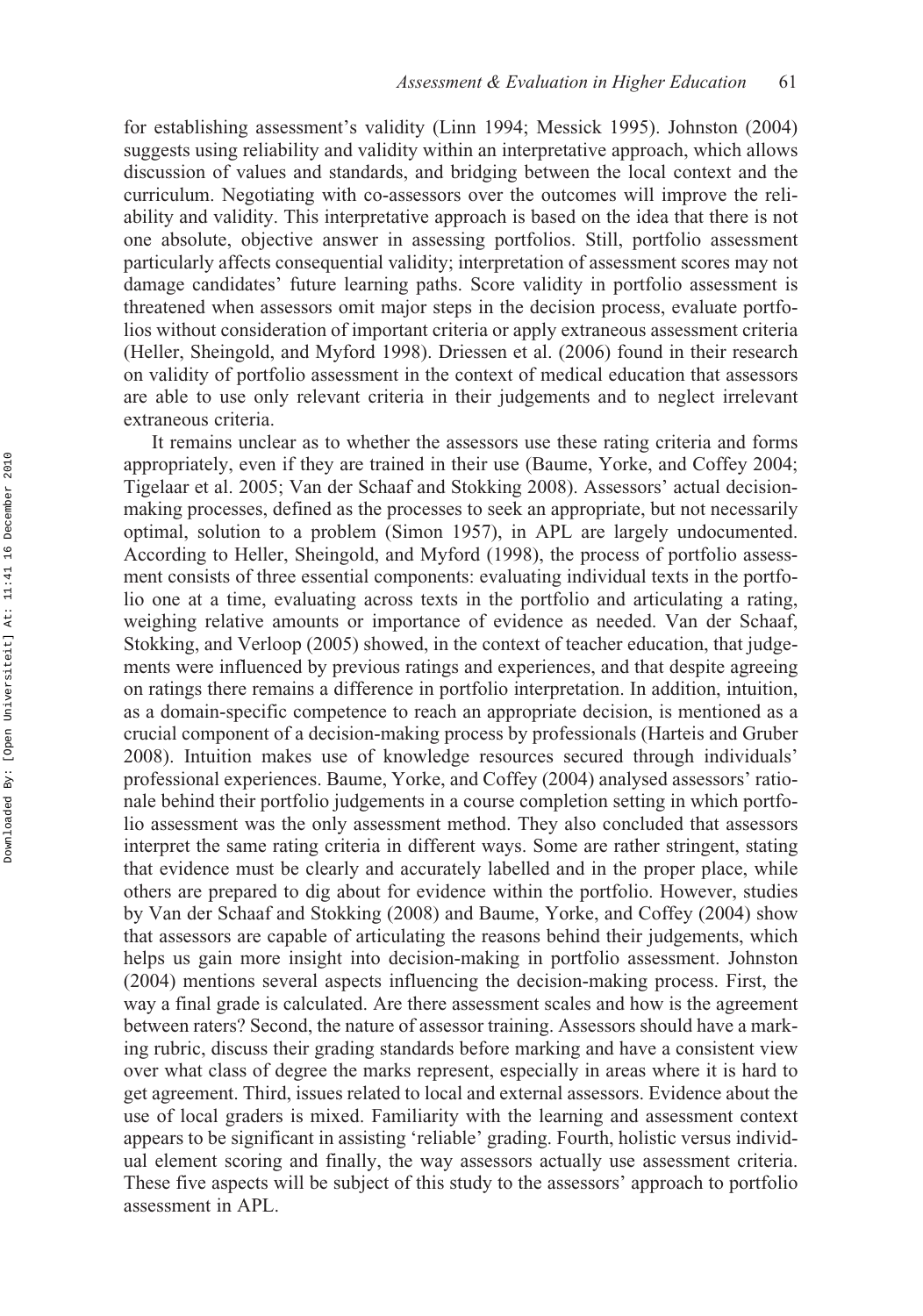### **APL portfolio assessment at the Open University of the Netherlands**

The presented study was conducted in the context of the Open University of the Netherlands (OUNL). The OUNL caters to lifelong learners of 18 years and over with no admission requirements. Learners at the OUNL are adults who have many learning experiences obtained from informal and non-formal learning. In a previous study (Joosten-ten Brinke, Sluijsmans, and Jochems, 2009), one-third of the population of learners indicated that they thought that their prior learning was at the required academic level and exemptions were appropriate. Initially, the OUNL developed an APL procedure primarily based on the credit exchange model (Butterworth 1992; Trowler 1996) in which learners received credit points if competences acquired either informally or non-formally matched the learning outcomes of an accredited educational programme. Since 2006, though, the procedure has shifted to a more developmental approach (Butterworth 1992). The credit exchange approach implies that proven competences are exchanged for course credits by allowing exemption from part of the educational programme. A developmental approach, however, focuses more on reflection of the achieved competences in relation to future learning (Butterworth 1992).

Based on this second approach, a general portfolio template was developed containing the following components (Bloor and Butterworth 1990): (1) summary of the APL application; (2) overview of the competences; (3) reflective writing on how the candidate's experience produced learning which meets the programme criteria; and (4) evidence to support the application. If content experts deemed it necessary, the basic elements of the template were then refined for each educational programme according to its specific domain and standards. Likewise, the rating forms and criteria were first designed for all educational programmes and subsequently refined to meet the domain-specific criteria of each educational programme. The portfolios were to demonstrate candidates' prior learning with respect to relevant knowledge, skills or competences of the educational programme. No particular kinds of entries or standardised pieces of work were required for the portfolios. Rather, candidates were to select those pieces of work that, taken together, would provide strong evidence of their achievement with respect to the educational programme. Such a portfolio is named by Heller, Sheingold, and Myford (1998) as a standard-based, non-prescriptive assessment portfolio design. Table 1 shows the rating form used by the assessors. The criteria enclosed in this form are derived from Joosten-ten Brinke et al. (2008). Each numbered criterion is a verbal description and involves sub-criteria. The assessors have to judge whether the verbal descriptions correspond with the described learning experiences in the portfolio by giving an insufficient or sufficient decision. Sadler (2005) refers to this method of grading as the 'qualitative assessor judgement'. Other common grading policies (e.g. scores on different assessment are added together and then projected to a scale, or checklists for achievement of course objectives) were less appropriate because of the personal contexts of the APL candidates. Their portfolios are never perfectly characterised by the assessment criteria, so the assessor makes a judgement whether it is sufficient or not.

During the APL procedure, candidates fill out the portfolio template for their intended educational programme and submit it, in duplicate, for assessment. The assessors, these are at least two academic employees of the educational programme, fill in the rating form and then decide whether it contains sufficient information for a final decision on the provision of exemptions. If not (i.e. as one of the criteria of the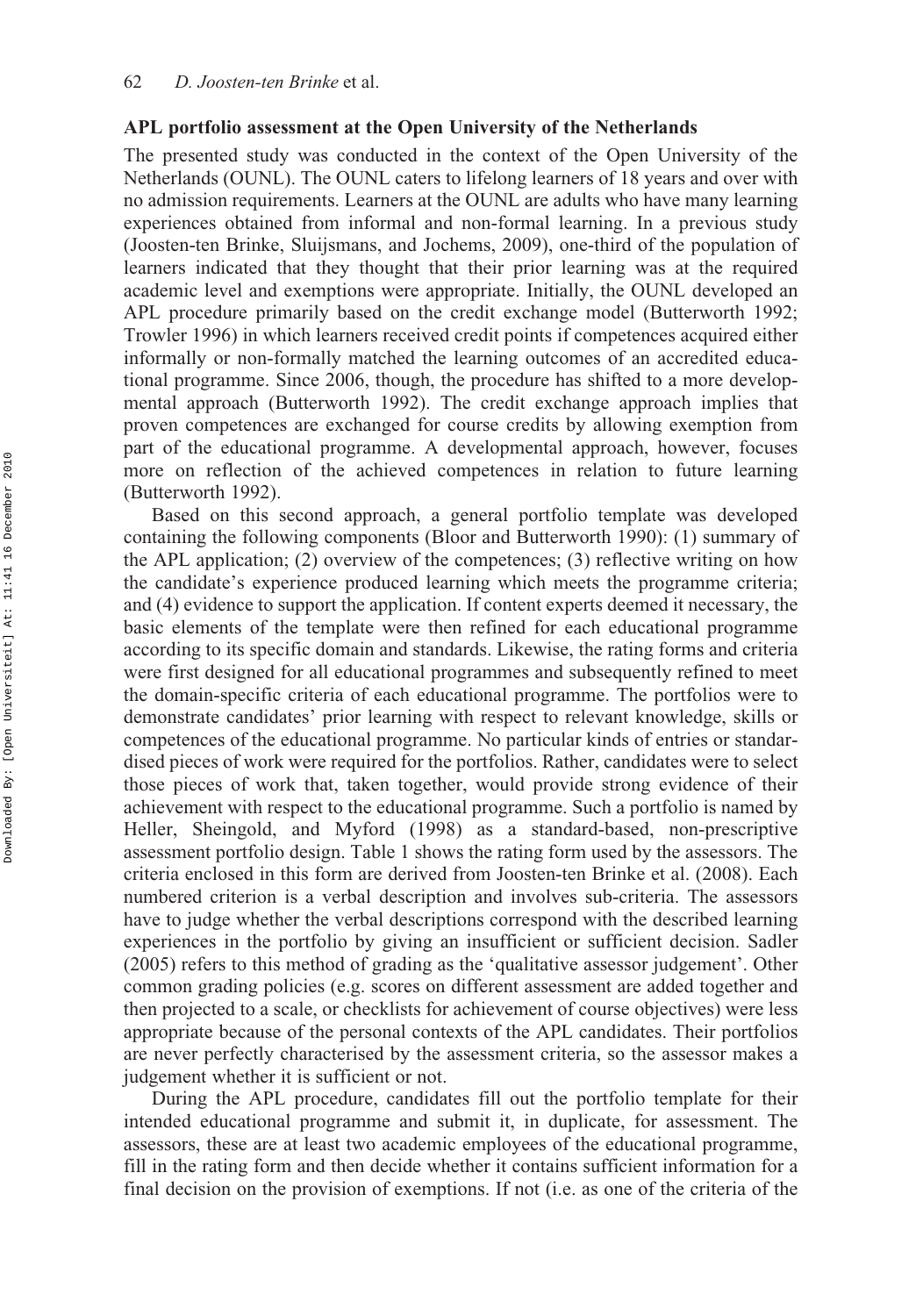| Table 1. |  |  |  | The rating form for portfolio assessment in APL. |  |
|----------|--|--|--|--------------------------------------------------|--|
|----------|--|--|--|--------------------------------------------------|--|

| Portfolio assessment form for [name candidate]                                         |
|----------------------------------------------------------------------------------------|
| 1. The candidate describes his/her prior learning experiences Insufficient/sufficient  |
| (describing situation, tasks, activities and results). Candidate                       |
| reflects on these experiences and provides information on the                          |
| value of this experience for the educational programme.                                |
| Assessor comments                                                                      |
| 2. The candidate's competences, knowledge or skills are on the Insufficient/sufficient |
| level of higher vocational education. <sup>a</sup>                                     |
| Assessor comments                                                                      |
| 3. The evidence should be educationally relevant, transferable Insufficient/sufficient |
| from the experiential to academic environment, valid (i.e.                             |
| focused on the appropriate competences, knowledge and skills                           |
| specified by the educational programme), authentic (i.e. the                           |
| candidate must have undertaken what is claimed), recent and                            |
| sufficient.                                                                            |
| Assessor comments                                                                      |
| Insufficient/sufficient<br>4. Domain-specific criteria                                 |
| Assessor comments                                                                      |
| If failing one of the criteria, additional information is necessary. This additional   |
| information will be gained by (tick where appropriate).                                |
| Give candidate an additional assignment: (Fill in type of assignment and passing       |
| requirements)                                                                          |
| Assessment conversation                                                                |
| Fill in subjects (questions) and appropriate answers for passing                       |
|                                                                                        |

The assessors final decision is:

<sup>a</sup>A description of 'higher vocational education' is derived from the European Qualifications Framework (European Union 2008, 16): 'Advanced knowledge of a field of work or study, involving a critical understanding of theories and principles; advanced skills, demonstrating mastery and innovation, required to solve complex and unpredictable problems in a specialised field of work or study; [ability to] manage complex technical or professional activities or projects, taking responsibility for decision-making in unpredictable work or study contexts; and [ability to] take responsibility for managing professional development of individuals and groups'.

rating form is negatively judged), the assessors can request (1) an assessment conversation (i.e. a criterion-oriented interview), (2) an additional assignment, or (3) an assessment conversation and an additional assignment. Before the additional assignment and the assessment conversation, the assessors have to communicate how these additional assessments support their decision-making. Based on the portfolio and any additional assessments, a decision is then made as to exemptions. In summary, the APL assessment process involves decisions both on the portfolio's quality in relation to the rating criteria and on the need for additional assessments.

In conclusion, portfolio assessment is a difficult task for assessors; assessors' approaches differ and research on assessors' approaches in the specific APL context lacks. Therefore, the present study focuses on the question of 'What are assessors' approaches to portfolio assessment in APL?' Our approach involves investigation of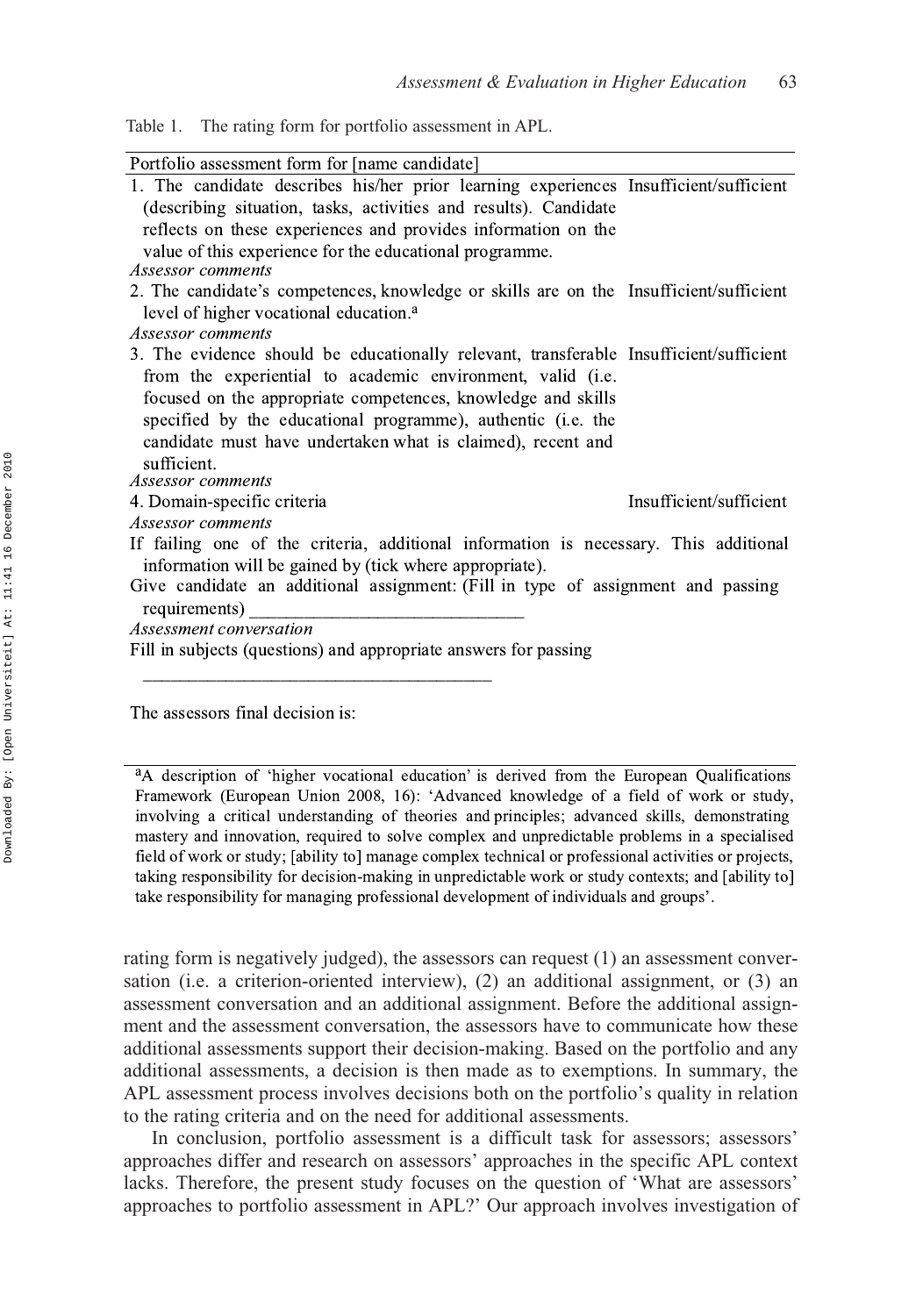four aspects: (1) the decision-making process; (2) perception of portfolio use in terms of fairness, usability and relevance; (3) the deciding factors in assessment; and (4) the use of rating criteria.

#### **Method**

#### *Participants*

Ten assessors affiliated with six educational domains – educational science  $(n = 2)$ , cultural science  $(n = 2)$ , computer science  $(n = 2)$ , Dutch law  $(n = 1)$ , management science  $(n = 2)$ , and psychology  $(n = 1)$  – were involved in the portfolio assessment. Each assessor had judged three to six portfolios before the interview. For each candidate at least two assessors judged the portfolio. The assessors are experienced and qualified teachers (more than 10 years) with content knowledge, skills in constructing tests, knowledge of criteria and standards in their domain, judgemental skills and feedback skills.

#### *Materials*

To investigate assessors' approaches, a retrospective, open-ended interview and questionnaire was administered.

#### *Retrospective interview*

This interview consisted of open-ended questions about the following topics: the deciding factors in evaluating a portfolio, the fairness of portfolio assessment alone, the extent to which the portfolios meet the rating criteria and the whole decisionmaking process (based on the aspects of Johnston [2004]: procedure to reach the final decision, level of judgement, assessment method, cooperation and agreement between assessors, assessor types, use of scales [holistic or elementary] and criteria, moment for final decision-making). To illustrate their responses with examples from the portfolios, each assessor had two assessed portfolios at hand; one with additional assessments and one without.

#### *Questionnaire*

The questionnaire consisted of 42 items divided into three parts on a five-point Likert scale ('strongly disagree' to 'strongly agree'). The items were derived from previous research; the first part (10 items; see Table 2), for example, is derived from Baume, Yorke, and Coffey (2004), who investigated assessors' rationale in the decisionmaking process. For example, the statement 'It doesn't matter too much where it is or how it's labelled as long as it's there' (which served in Baume, Yorke, and Coffey as a rationale for a judgement) on our questionnaire became 'In assessing the portfolio, it doesn't matter too much where the evidence is or how the evidence is labelled as long as it's there'.

The second part of the questionnaire (19 items; see Table 3) is based on Van der Schaaf's (2005) questionnaire in which portfolio use (relevance, usability and fairness) is investigated. The questions were adapted to the context of our study  $-$  for example, the question 'The portfolio elements are relevant for teaching students research skills',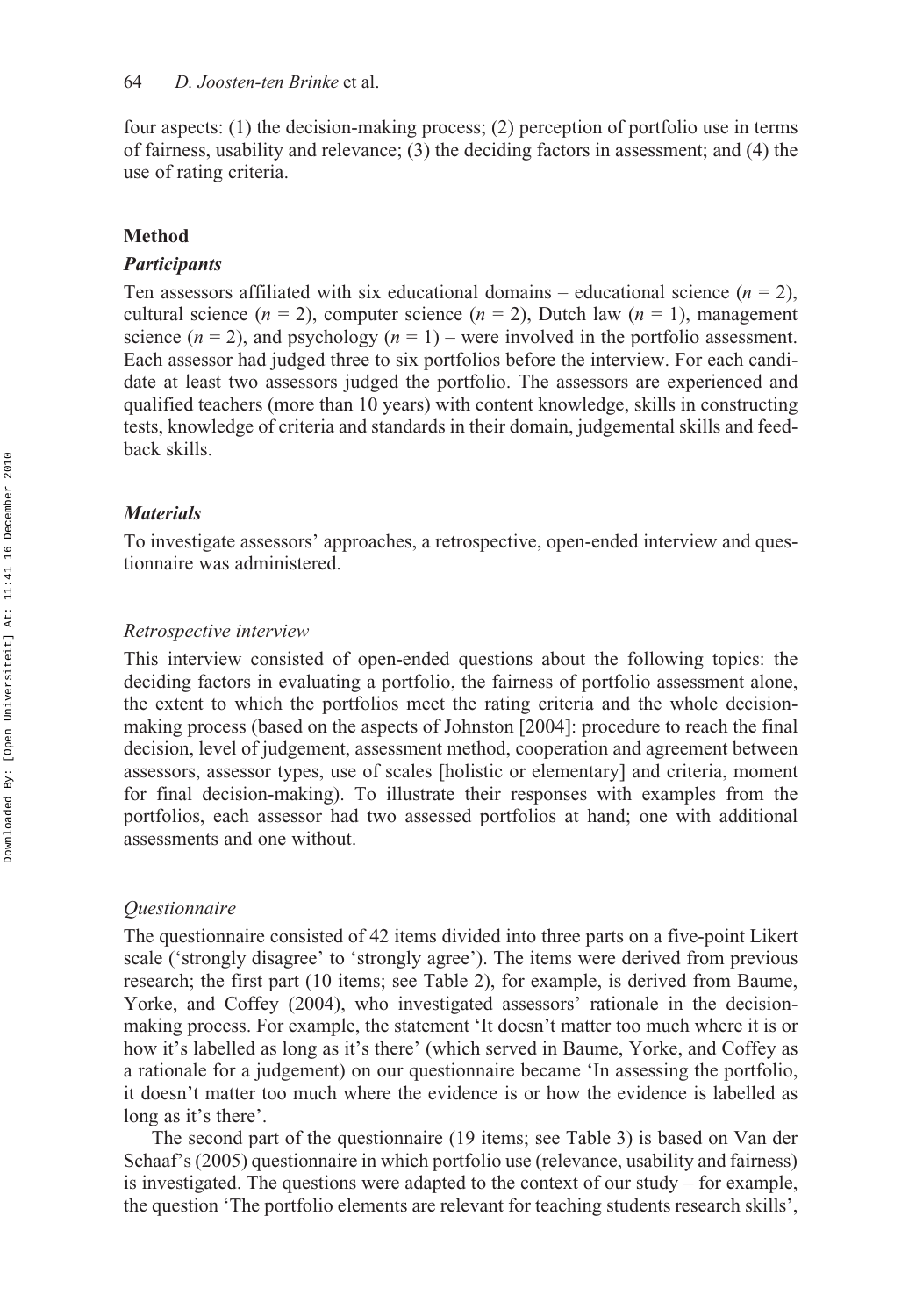| Item           | Item                                                                                                                                                | N  | M    | SD   |
|----------------|-----------------------------------------------------------------------------------------------------------------------------------------------------|----|------|------|
| B1             | It does not matter much how it is labelled as long as it is there<br>(recoded).                                                                     | 8  | 3.13 | 1.25 |
| <b>B2</b>      | In assessing the portfolio, it doesn't matter too much where the<br>evidence is or how the evidence is labelled as long as it's there<br>(recoded). | 10 | 4.10 | .88  |
| <b>B</b> 4     | A course requirement must be addressed explicitly to achieve a<br>positive judgement.                                                               | 10 | 4.50 | .71  |
| B <sub>5</sub> | A judgement can be lifted to reflect other good material in the<br>portfolio.                                                                       | 10 | 3.60 | .84  |
| <b>B6</b>      | The assessor should be prepared to use their common sense and<br>judgement.                                                                         | 9  | 4.11 | 1.36 |
| B7             | A claim (APL application) must be made in addition to the<br>provision of evidence.                                                                 | 10 | 4.50 | .71  |
| B <sub>8</sub> | Assertion without evidence is just acceptable.                                                                                                      | 10 | 2.60 | 1.08 |
| <b>B</b> 9     | An assertion must be clear. I must not read into what is given.                                                                                     | 10 | 4.40 | 1.08 |
| <b>B</b> 10    | An overall judgement is more important than a slavish adherence to<br>the rules.                                                                    | 9  | 3.67 | .71  |

Table 2. Means and standard deviations on the items derived from Baume, Yorke, and Coffey (2004).

became 'The portfolio elements are relevant to the competences of the educational programme'. Van der Schaaf (2005) distinguished reliable Likert scales for the relevance of the portfolio elements (Cronbach's alpha = .85; 8 items,  $M = 4.20$ ;  $SD = .49$ ;  $N = 8$ ), usability (Cronbach's alpha = .89; 7 items,  $M = 4.13$ ;  $SD = .59$ ;  $N = 8$ ) and fairness (Cronbach's alpha = .91; 4 items, *M* = 4.03; *SD* = .75; *N* = 8).

The third part of the questionnaire (13 items; see Table 4) is derived from research by Joosten-ten Brinke, Sluijsmans, and Jochems (2009) which measures learners' perceptions of portfolio use. Examples of the items on portfolio assessment to be answered on the five-point Likert scale are 'The structure of the portfolio was clear', and 'The candidates were capable to deliver evidence at the required level'. After removing four items from the analyses (one item based on Baume, Yorke, and Coffey, one on Van der Schaaf and two on Joosten-ten Brinke, Sluijsmans, and Jochems, 2009), the reliability of the whole questionnaire was .76 (38 items;  $N = 10$ ).

## *Procedure*

The portfolio assessments took place in summer 2007. After completing the assessments, the assessors were interviewed by the researcher in a pre-structured and audiotaped session. The interviews averaged 33.5 minutes (*SD* = 6.38 minutes). During the interviews, the assessors had two of their last-assessed portfolios at hand for reference. Directly after the interview they filled in the questionnaire.

#### *Data analysis*

The audio-taped interviews were transcribed, and two researchers (i.e. the first two authors) coded the transcriptions into categories relating to information about the assessors in general and the decision-making process in specific. The first column of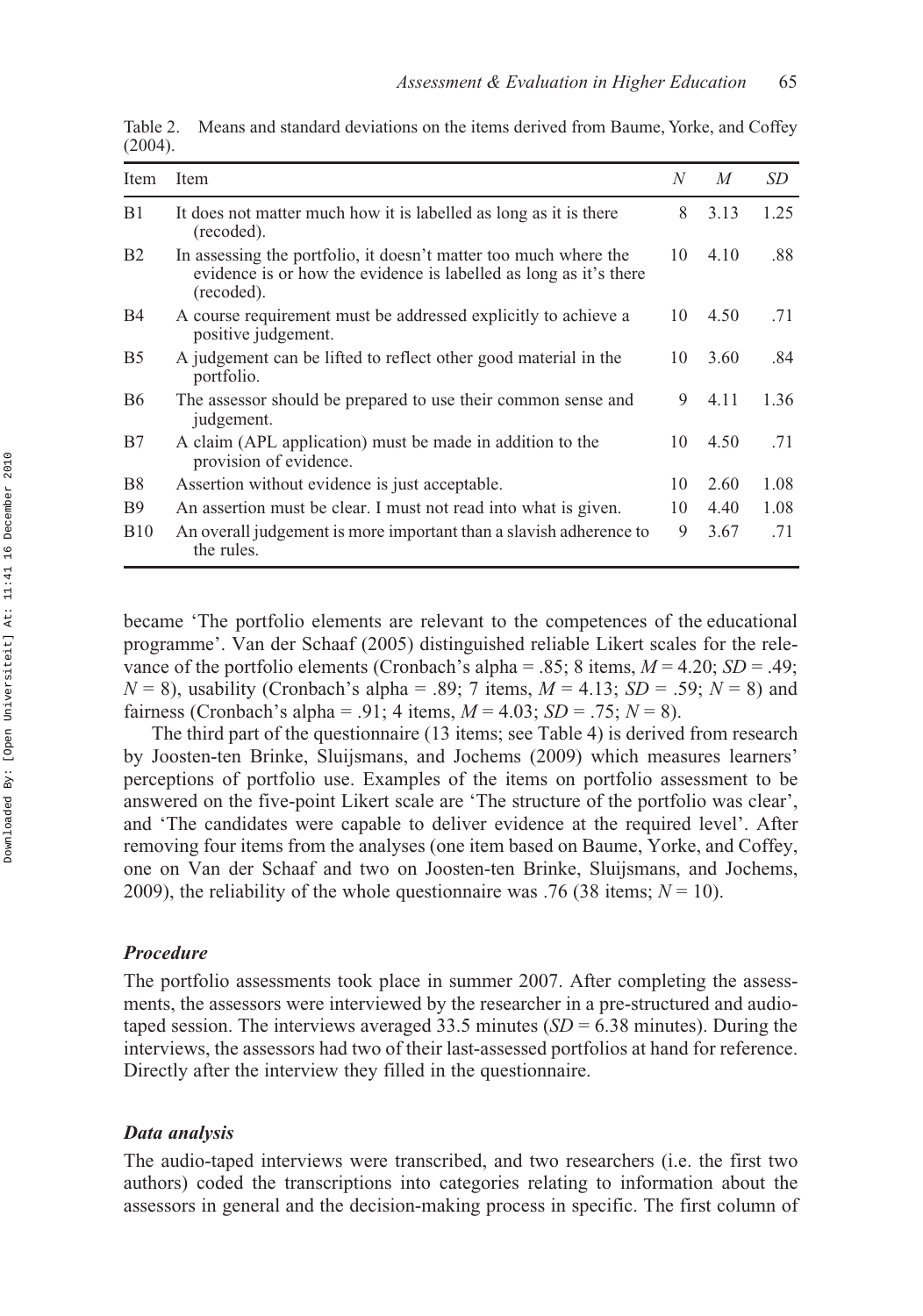| Item           | Item                                                                                                                                    | $\boldsymbol{N}$ | M    | SD   |
|----------------|-----------------------------------------------------------------------------------------------------------------------------------------|------------------|------|------|
| V <sub>1</sub> | The portfolio elements are relevant for the assessments of the<br>competences in the educational programme.                             | 10               | 4.80 | .42  |
| V <sub>2</sub> | The portfolio elements are in congruence with the content<br>standards.                                                                 | 10               | 4.30 | .95  |
| V <sub>3</sub> | The portfolio elements reflect the activities during informal<br>and formal learning related to the educational programme.              | 10               | 4.60 | .52  |
| V <sub>4</sub> | The portfolio elements fit the content standards.                                                                                       | 10               | 3.90 | .57  |
| V <sub>5</sub> | The portfolio reflects the salient tasks of the learners' work.                                                                         | 10               | 3.50 | .71  |
| V6             | Less competent learners will score lower on the portfolio<br>assessment than learners who are more competent in the<br>domain of study. | 10               | 4.30 | .48  |
| V <sub>7</sub> | The portfolio shows the learner's competences.                                                                                          | 10               | 4.00 | .47  |
| V8             | The portfolio shows the work conducted by the learner in<br>relevance with the educational programme.                                   | 10               | 4.10 | .32  |
| V <sub>9</sub> | The information given by a portfolio is sufficient for raters to<br>judge the competences.                                              | 10               | 3.60 | .70  |
| V10            | The information given by a portfolio is sufficient for raters to<br>give candidates feedback on their strong and weak points.           | 9                | 3.67 | .50  |
| V11            | The portfolio elements suit the learners' everyday practice.                                                                            | 10               | 4.60 | .52  |
| V12            | It is clear to learners how to develop a portfolio.                                                                                     | 9                | 3.56 | .73  |
| V13            | It is clear to learners what the content of the portfolio is.                                                                           | 10               | 3.70 | .48  |
| V14            | It is clear to learners what the assessment standards are.                                                                              | 10               | 3.70 | .68  |
| V15            | It is clear to learners how the assessment results are used.                                                                            | 10               | 3.80 | 1.03 |
| V16            | The portfolio causes learners to be judged incorrectly<br>(recoded).                                                                    | 7                | 4.00 | 1.00 |
| V17            | It is fair to use the portfolio model for prior learning<br>assessment.                                                                 | 10               | 4.10 | .57  |
| V18            | It is fair to give learners feedback on their prior learning based<br>on the portfolio elements.                                        | 10               | 4.30 | .68  |

Table 3. Means and standard deviations on the items derived from Van der Schaaf (2005).

Table 5 shows these categories. This coding was undertaken according to nominal scales, and agreement between the two researchers analysed using Cramer's V. No significant difference was found between them; therefore, the coding of just one researcher was used for further analysis. The coded data were analysed by calculating frequencies, while the transcriptions, which served as explanations and examples, were analysed qualitatively. The questionnaires were analyses by mean scores and standard deviations. Mean scores of three or lower represent non-supportive opinions; scores higher than three represent supportive opinions. Scores between two and four with a standard deviation higher than 1.0 remain inconclusive. These items are therefore qualitatively analysed on their meaning.

## **Results**

Table 5 shows the interview results concerning information about the assessors and the decision-making process. Three different types of assessors could be distinguished: course examiners, APL assessors and assessment committees.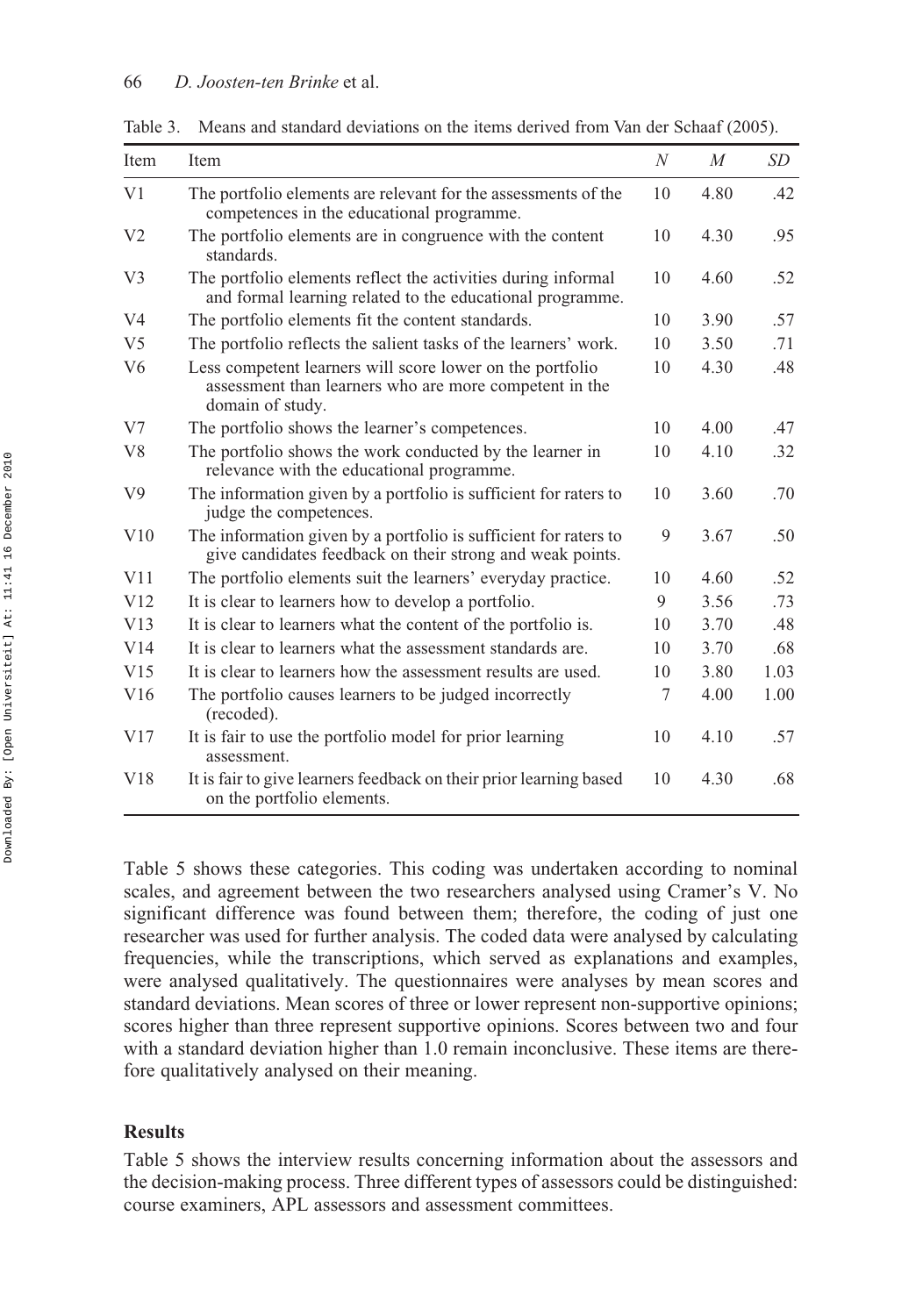| Item           | Item                                                                                                    | N  | M    | SD   |
|----------------|---------------------------------------------------------------------------------------------------------|----|------|------|
| J2             | The structure of the portfolio is clear.                                                                | 10 | 4.40 | .52  |
| J3             | Portfolio assessment is suitable for measuring candidates' prior<br>learning.                           | 10 | 4.10 | .57  |
| J4             | The rating criteria are clear.                                                                          | 10 | 3.90 | .57  |
| J5             | All APL candidates have the right to an assessment conversation<br>in addition to portfolio assessment. | 10 | 2.80 | 1.75 |
| J <sub>6</sub> | APL candidates did not pay enough attention to portfolio<br>composition.                                | 9  | 3.78 | 1.09 |
| J7             | Some portfolios provide sufficient information for assessors to<br>make a final decision.               | 10 | 4.10 | .99  |
| J8             | Some portfolios provide insufficient information for assessors to<br>make a final decision.             | 10 | 4.00 | .94  |
| J10            | The prior learning level could be judged through portfolio<br>assessment.                               | 10 | 3.70 | .68  |
| J11            | Interviews not necessarily based on the outcome of portfolio<br>assessment were held.                   | 5  | 2.00 | 1.73 |
| J12            | An assessment conversation always yields additional information<br>for judgement.                       | 8  | 2.75 | 1.04 |
| J13            | The assessment conversation led to adjustments to the final<br>decision.                                | 4  | 3.75 | 1.26 |

Table 4. Means and standard deviations on the items derived from Joosten-ten Brinke, Sluijsmans, and Jochems (2009).

Two assessors assessed at individual course level (psychology and Dutch law) and eight assessed course clusters. They established that the candidates usually submitted clear applications, indicating that they were clear as to their own objectives for taking part in APL.

#### *Assessors' decision-making processes*

Eight assessors (excluding assessors B and H) indicated that they first individually assess the portfolios, then discuss this assessment with a co-assessor and finally collaboratively with the two assessors or in a team decide whether additional assessments are necessary. After the portfolio assessment, four (D, E, F and J) decided in favour of an assessment conversation, and four (B, F, I and J) in favour of an additional assignment. Whether the candidate was to receive exemptions was decided at different moments. Six assessors (A, B, C, G, H and I) reached the final decision in collaboration with co-assessors in a general session. For two of these six (B and H), the decision was made based on the assessor's initial judgement. The other four assessors (D, E, F and J) reached the final decision directly after the assessment conversation, based on discussion with the second assessor. Half of the assessors amended their initial decision on the basis of additional assessments or the second opinion of a colleague (I and J).

Part 1 of the questionnaire involved items on the argumentation used in the decision-making process. Table 2 gives an overview of the mean scores and standard deviations of the items derived from Baume, Yorke, and Coffey (2004). The answers to the Baume, Yorke, and Coffey items on judgement rationale are similar to those on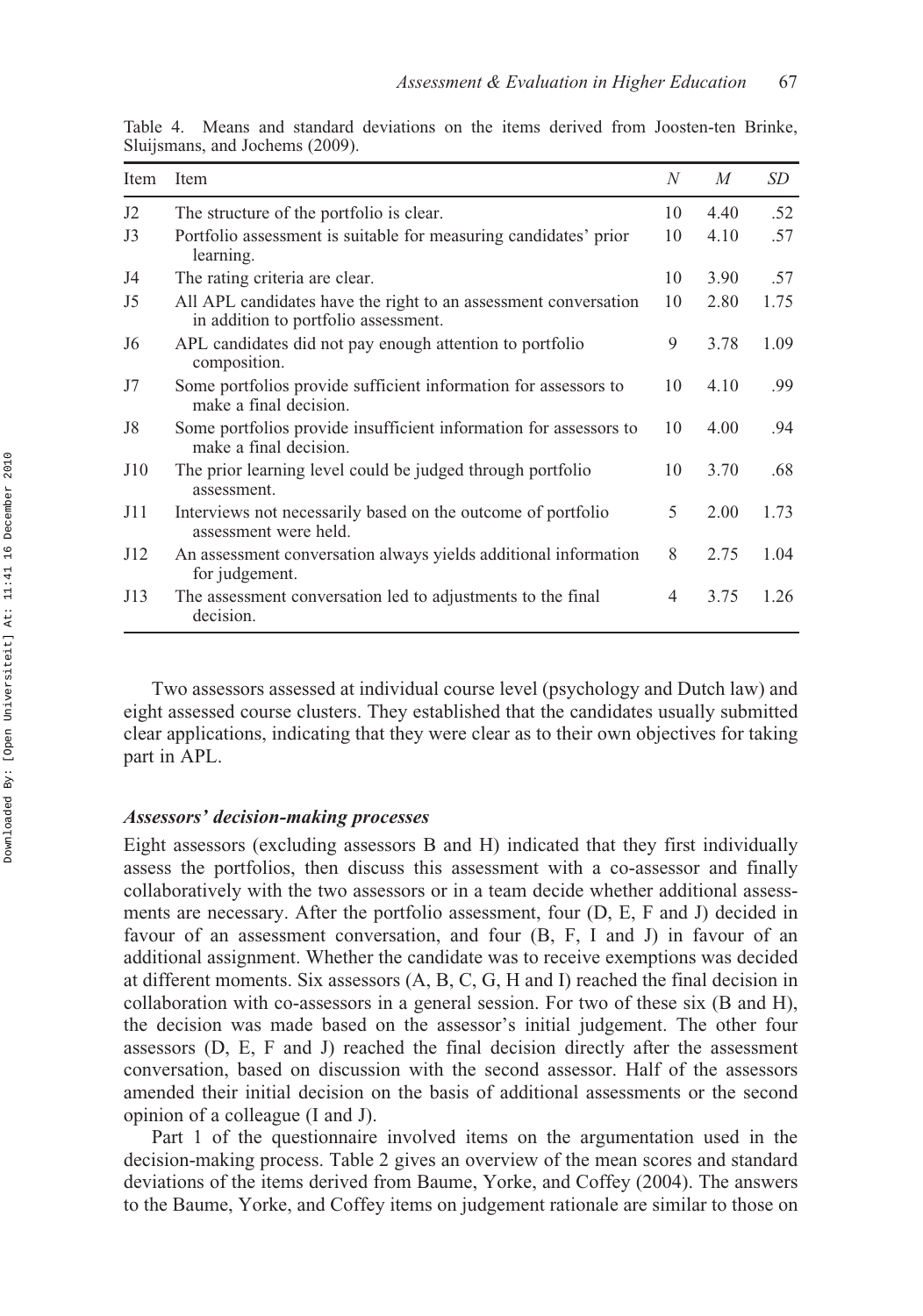| l<br>5<br>č<br>i                                                    |
|---------------------------------------------------------------------|
|                                                                     |
| ï                                                                   |
| ۱<br>ï<br>۱<br>ł                                                    |
| $\ddot{\dot{\ } }$                                                  |
| ֖֖֖֧ׅ֖֖֧֖֧֖֧֪֧֖֚֚֚֚֚֚֚֚֚֚֚֚֚֚֚֚֚֚֚֚֚֚֚֚֚֚֚֚֚֚֚֚֚֡֝֝֓֞֝֬֞֝֓֬<br>ׇ֚֕֡ |
| Ï<br>I<br>j<br>ï                                                    |
|                                                                     |
| 1<br>I                                                              |

| $\frac{1}{2}$<br>ł                                                                                              |
|-----------------------------------------------------------------------------------------------------------------|
| J                                                                                                               |
| 201001<br>ľ<br>ı<br>ĺ                                                                                           |
| $\frac{1}{2}$                                                                                                   |
| $+$<br>֖ׅ֖֪ׅ֚֚֚֚֚֚֚֬֝֬֝֬֝֝֬֝֝֬֝֬֝֬֝֬֝֬֝֬֝֬֝֬֝֬֝֬֝֬֝֬֝֬<br>i<br>l                                                |
| l<br>$\sim$ associated<br>I<br>l                                                                                |
| $\ddot{ }$<br>l                                                                                                 |
| l<br>$\overline{\phantom{a}}$<br>$\overline{a}$<br>$\overline{\phantom{a}}$<br>ł                                |
| $\ddot{\phantom{a}}$<br>)<br>ł<br>i                                                                             |
| ı<br>$\ddot{\phantom{a}}$<br>i<br>l<br>ł<br>֧֦֦֧֦֧֧֧֧֧֧֧֧֦֧֧֧֧֦֧֚֚֚֚֚֚֚֚֚֚֚֚֚֚֚֚֚֚֚֚֚֝֝֝֝֝֝֝֝֝֓֝֝֬֝֓֝֬֝֬֝֬<br>Ì |
| J<br>Ì<br>l<br>I                                                                                                |

| assessor information and the decision-making process.<br>Table 5. Interview results: general                                              |                    |   |                    |                    |                    |                    |                  |   |                 |                       |
|-------------------------------------------------------------------------------------------------------------------------------------------|--------------------|---|--------------------|--------------------|--------------------|--------------------|------------------|---|-----------------|-----------------------|
|                                                                                                                                           |                    |   |                    |                    |                    | Assessor*          |                  |   |                 |                       |
| Interview question                                                                                                                        | ⋖                  | m | ◡                  | ≏                  | щ                  | щ                  | ↺                | Ξ |                 |                       |
| $2 =$ Judgement of course clusters<br>$l =$ Judgement at course level<br>Level of judgement                                               | $\scriptstyle\sim$ |   | $\scriptstyle\sim$ | $\scriptstyle\sim$ | $\scriptstyle\sim$ | $\scriptstyle\sim$ | $\mathrel{\sim}$ |   | $\mathbf{\sim}$ | $\mathcal{C}$         |
| $3 =$ Assessment committee<br>$1 =$ Course examiners<br>$2 = APL$ assessors<br>Assessor types                                             |                    |   | 3                  | $\epsilon$<br>1    | 1 W                | $\epsilon$         | ω                |   |                 | $\mathfrak{c}$        |
| <i>Procedure</i><br>$1 =$ Individually assess portfolio then make group decision<br>$2 =$ The sum of the results of each course examiner  |                    |   |                    |                    |                    |                    |                  |   |                 |                       |
| $2$ = Assessment conversation<br>1 = Portfolio assessment<br>Assessment methods<br>$3 =$ Assignment                                       |                    |   |                    | $\mathbf{\sim}$    | $\mathrel{\sim}$   | J                  |                  |   |                 | $\tilde{\phantom{0}}$ |
| $1 = \text{In general session with fellow assessors}$<br>$2$ = Directly after assessment conversation<br>Moment for final decision-making |                    |   |                    | $\mathrel{\sim}$   | $\mathrel{\sim}$   | $\mathrel{\sim}$   |                  |   |                 |                       |

\*The assessors have been labelled A-J. References to these letters are given in the text. \*The assessors have been labelled A–J. References to these letters are given in the text.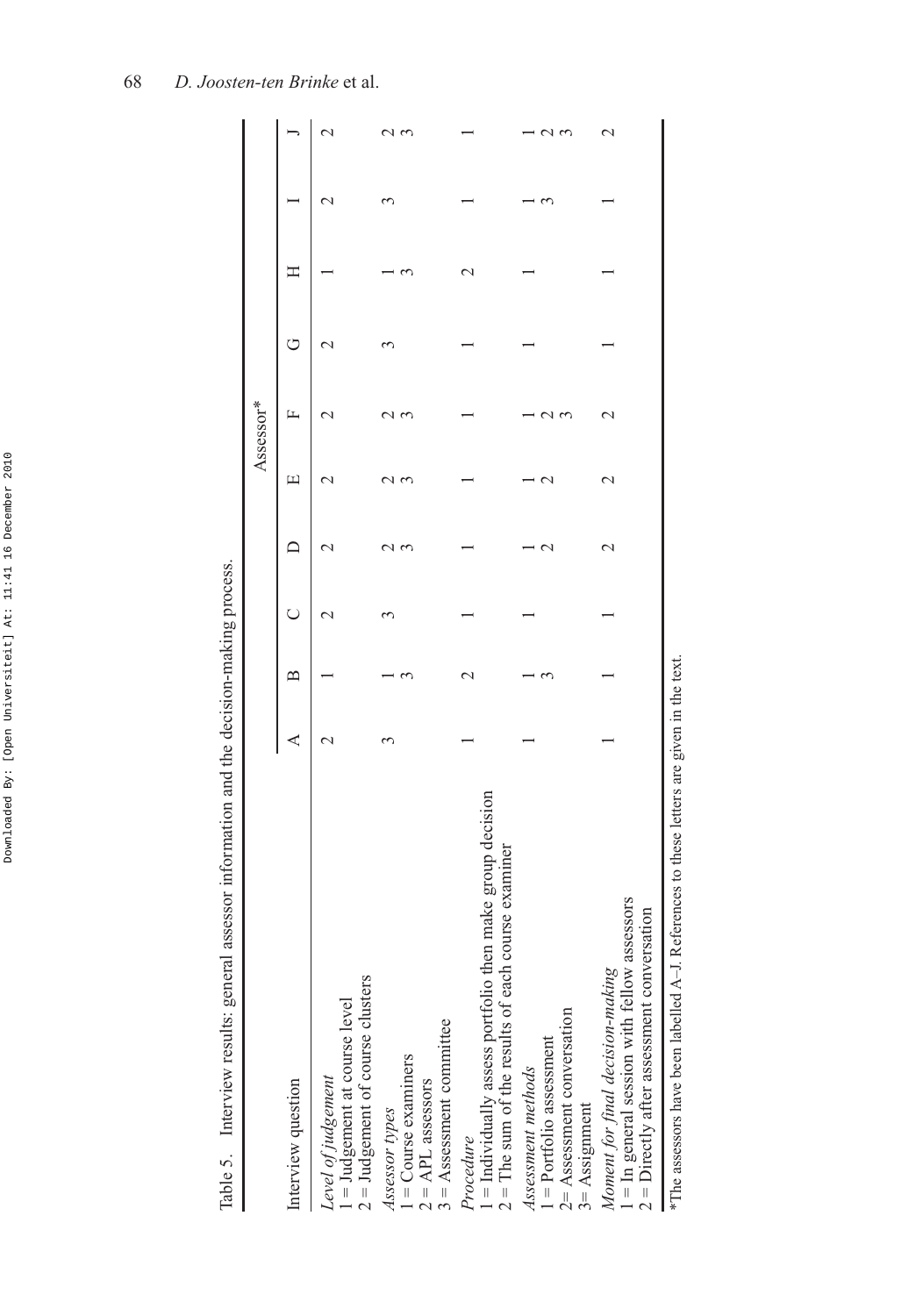the following items: that requirements be addressed explicitly to achieve a positive judgement  $(B4)$ ; applications must be made in addition to evidence provision  $(B7)$ ; assertions must be clear; assessors must not read into what is given (B9); and assessors should be prepared to use common sense and judgement (B6). To the assessors, it does matter how evidence is labelled (B1) and where it is placed in the portfolio (B2). Assertion without evidence (B8) is viewed in a negative light.

### *Assessors' perceptions of portfolio use in APL*

The interviews show that three assessors (C, D and E) believe it is unfair to make decisions based solely on the portfolio. The other assessors take the opposite view. Assessor I said 'That is just the point. You are not influenced by other factors, such as knowing the person. There is a certain distance'. Although the majority see this as fair, they also provided the following reasons for requesting additional assessments: candidates failed to relate their experience to the learning objectives (assessor B); candidates lacked academic writing style (G and J); and candidates failed to clarify ambiguity (D, E, H and I). Assessor I did not see any benefits in organising an assessment conversation given its lack of objectivity 'even when there are multiple conversations with the same candidate'. The questionnaire results also show the difference between the assessors' opinion on the role of the assessment conversation. Items J11, J12 and J13, concerning the assessment conversation, show high standard deviations ('Interviews not necessarily based on the outcome of portfolio assessment were held',  $SD = 1.73$ ; 'An assessment conversation always yields additional information for judgement',  $SD = 1.04$ ; 'The assessment conversation led to adjustments to the final decision',  $SD = 1.26$ ).

Part 2 of the questionnaire included items on portfolio relevance, usability and fairness. Table 3 gives an overview of the mean scores and standard deviations of the items derived from Van der Schaaf (2005), who distinguished three scales. The scale for relevance of the portfolio elements (items V1–V8) has a mean score of 4.23 and a standard deviation of .30; that for usability (V9–V15) has a mean of 3.66 and a standard deviation of .32; and that for fairness (V16–V18) has a mean of 3.92 and a standard deviation of .57. The mean scores are comparable with those of Van der Schaaf. Item V15 (It is clear to learners how the assessment results are used) shows an inconclusive result. A mean score of 3.80 indicates that most assessors find it clear to learners how the assessment results are used. A standard deviation of 1.03 however indicates that there are assessors who disagree with this perception.

Table 4 gives an overview of the mean scores and standard deviations on the items derived from Joosten-ten Brinke, Sluijsmans, and Jochems (2009). The assessors found the portfolio structure and the rating criteria clear, and portfolio assessment suitable for measuring candidates' prior learning. However, they indicated that the portfolio does not always provide sufficient information, and there are mixed perceptions with respect to the assessment conversation as a candidate's right, indicated by a high standard deviation (*SD* = 1.75).

#### *The deciding factors in portfolio assessment*

Assessor F found the arguments to be the most important part of the portfolio; three assessors (A, B and C) rated evidence as most important; the other six saw the combination of both argument and evidence as most important. The assessors judge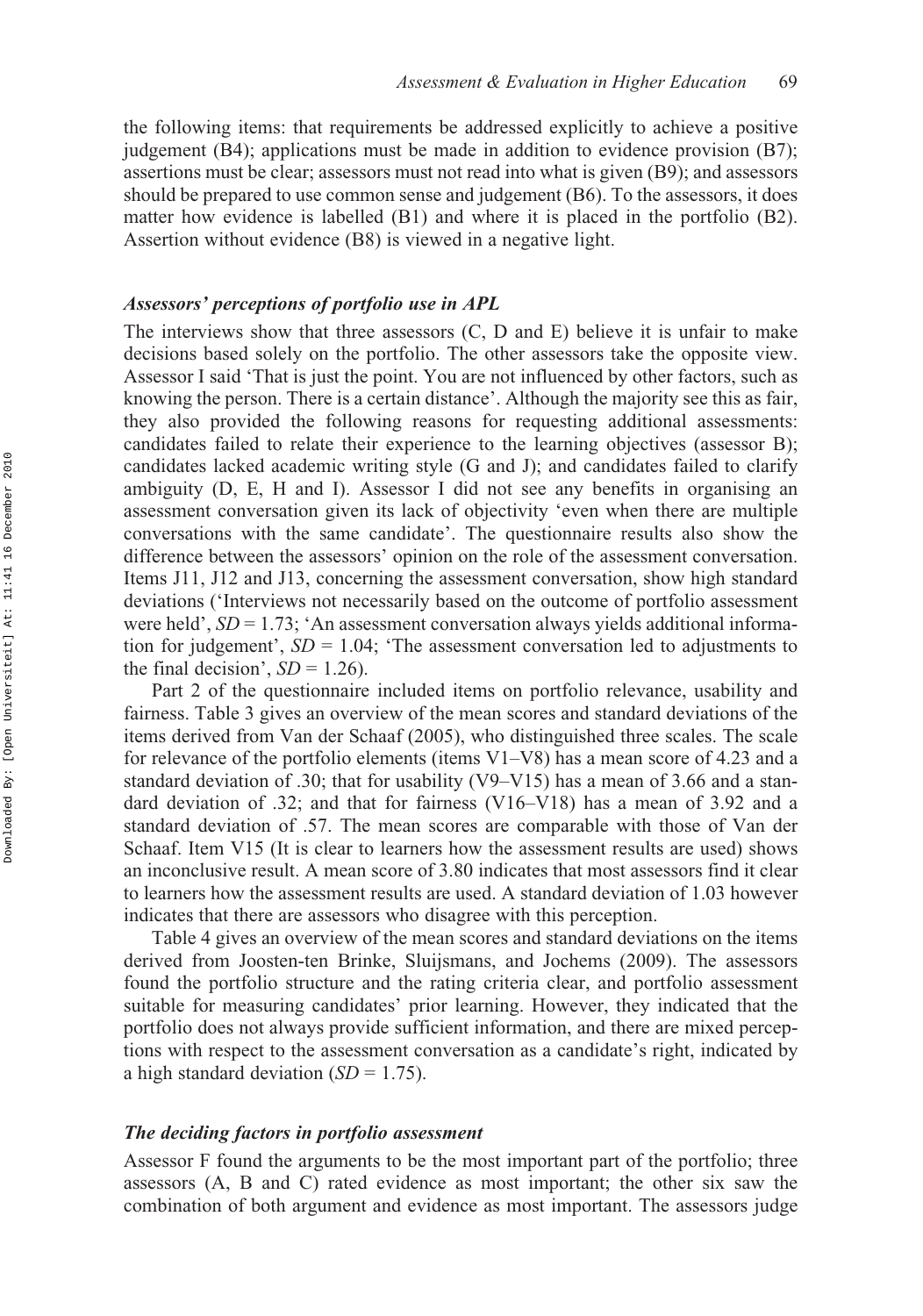the portfolios as convincing in the event of overlap between job and curriculum content (A, C and I), the descriptions of experience being rendered in terms of the learning objectives (B and G), theoretical foundations to the argumentation (B), in terms of the duration, complexity and level of experience (C). Candidates having already reached the level of higher vocational education was found to be a supporting element, but not decisive. Moreover, the evidence (artefacts, reproductions, attestations and productions) in itself could be convincing, particularly scientific articles. Other characteristics mentioned included portfolio style, accuracy and structure.

#### *Use of the rating criteria*

The same general rating criteria were used for all educational domains. Table 6 presents the assessors' perceptions of the extent to which these criteria were met.

The assessors experienced few problems in using the criteria, although some (transferability, recent and higher vocational education) were difficult to interpret. The former is often rated as 'not transferable' or 'difficult to say'. Assessor F reported, 'That is a difficult criterion; candidates like to study programmes that will help them acquire theory related to their practice. So at a stretch there is some transfer, but it remains difficult to judge'. Remarkably, some of the assessors asked, 'What is recent?' This often depends on the domain. Assessor A said broadly, 'It was not made before World War II, so I regard it as recent'. The word is usually interpreted as 'learned in the past and still in use'.

The definition of 'at least at vocational higher education level' is also variable, although the assessors attest to being aware of its written definition in the rating criteria. Three assessors (D, I and J) explain that this is more intuitive than rational. In an attempt to describe vocational education level, assessors A, B, C, G and I mention different candidates' characteristics, such as holding a position normally only reached through having completed education at that level or higher; already having a certificate at that level; being an independent problem solver; working with theoretical models; or using theoretical portfolio argumentations. In addition, the nature of the evidence, its similarities with the curriculum, the CV, the writing style and the linguistic usage all help to decide whether vocational higher education level has been achieved. Two assessors (B and H) mentioned additional criteria: academic writing style and theoretical foundation.

| The evidence is                     | Most of the time. | Sometimes | No. | I don't know |
|-------------------------------------|-------------------|-----------|-----|--------------|
| Relevant                            |                   |           |     |              |
| Valid                               | 6                 |           |     |              |
| Authentic                           |                   |           |     |              |
| Recent                              | 4                 |           |     | 3            |
| Transferable                        |                   |           |     | 3            |
| Sufficient                          |                   |           |     |              |
| At least at higher vocational level | 6                 |           |     |              |

Table 6. General rating criteria and assessors' perception of the extent to which these are met in candidates' portfolios.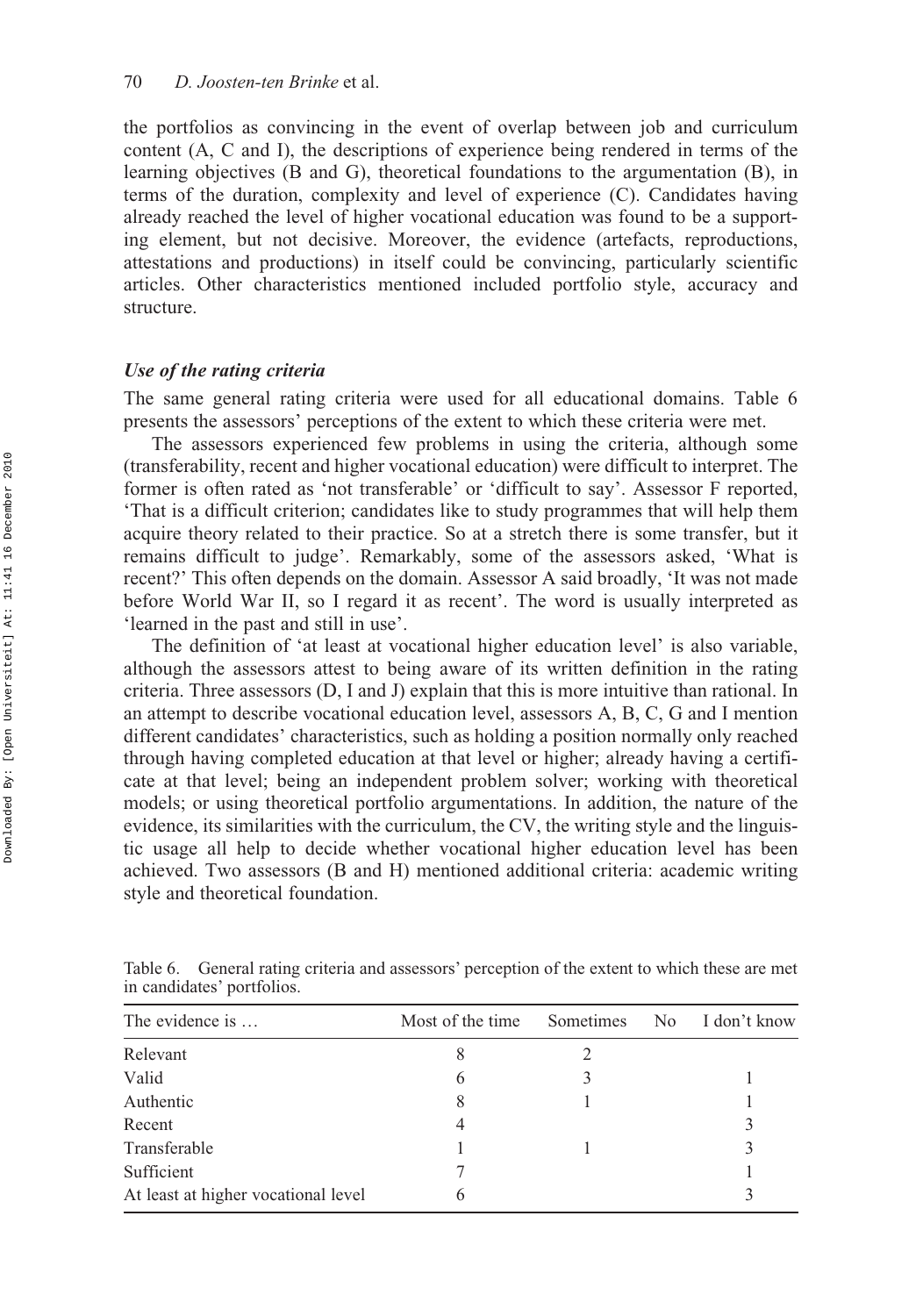### **Discussion and conclusion**

The purpose of this study was to gain insight into assessors' approaches to APL portfolio assessment to provide guidelines for its appropriate use. Although assessors' perceptions in a previous study were found to be positive (Joosten-ten Brinke, Sluijsmans, and Jochems, 2009), how they actually deal with portfolio assessment remains an issue of interest. We therefore conducted interviews with 10 assessors and administered a questionnaire to investigate how they reach their final decisions, how they perceive the portfolio use in terms of fairness, usability and relevance, what the deciding factors are in portfolio assessment and how they use the rating criteria.

First, it appears that the decision-making process is identical for assessors in the same domain, but differs for those in different domains. Assessors in all domains can opt to request additional assessments; in this study, the assessors using the same arguments in their decision-making processes as the assessors in Baume, Yorke, and Coffey's study, such as 'candidates should address criteria explicitly to achieve a positive judgement', 'applications must be made in addition to evidence provision', 'assertions must be clear'. Further, the decision-making is influenced positively if evidence is labelled in a proper way and the portfolio is logical and conveniently arranged.

The positive mean scores in the second part of the questionnaire show that the assessors found portfolio assessment relevant, fair and useful, while the third part also shows that assessors tend towards a supportive perception of the assessment. The low scores on three statements ('APL candidates have the right to an assessment conversation', 'Interviews not necessarily based on the outcome of portfolio assessment were held' and 'An assessment conversation always yields additional information for judgement') may indicate that the assessment conversations were not superfluous, but rather provided additional information. An assessment conversation, however, is not a candidate's right; it simply provides another avenue for assessors in gathering information.

The questionnaire showed that assessors perceive the possibility to request additional assessments not only as fair but also helpful, especially when the portfolio is ambiguous or shows a lack of academic writing skills. However, this last argument may be negated given that academic writing skills and style as well as appropriate linguistic usage and theoretical argumentation is a necessary characteristic of a vocational higher education level. The assessors deemed portfolio assessment suitable for judging the level of prior learning, but considered the criterion of a minimum higher vocational education level difficult. Thus, in future practice it might be useful to translate this criterion into the characteristics mentioned earlier, such as holding a position normally only reached through having completed education at that level, or having already worked with theoretical models. The observed need for assessors to independently interpret such criteria will then conceivably reduce, and transparency for the candidates will increase. The finding that differing interpretations exist in APL portfolio assessment is in line with the work of Van der Schaaf and Stokking (2008) and supports the interpretative approach of Johnston (2004). A debate between coassessors about their interpretations is necessary.

Several other criteria also require elucidation. Based on differing definitions of the term 'recent', we concluded that this criterion is not clear. Surprisingly, however, the questionnaire results do not reflect this: the item 'the rating criteria are clear' showed general assent. This may indicate that assessors find these criteria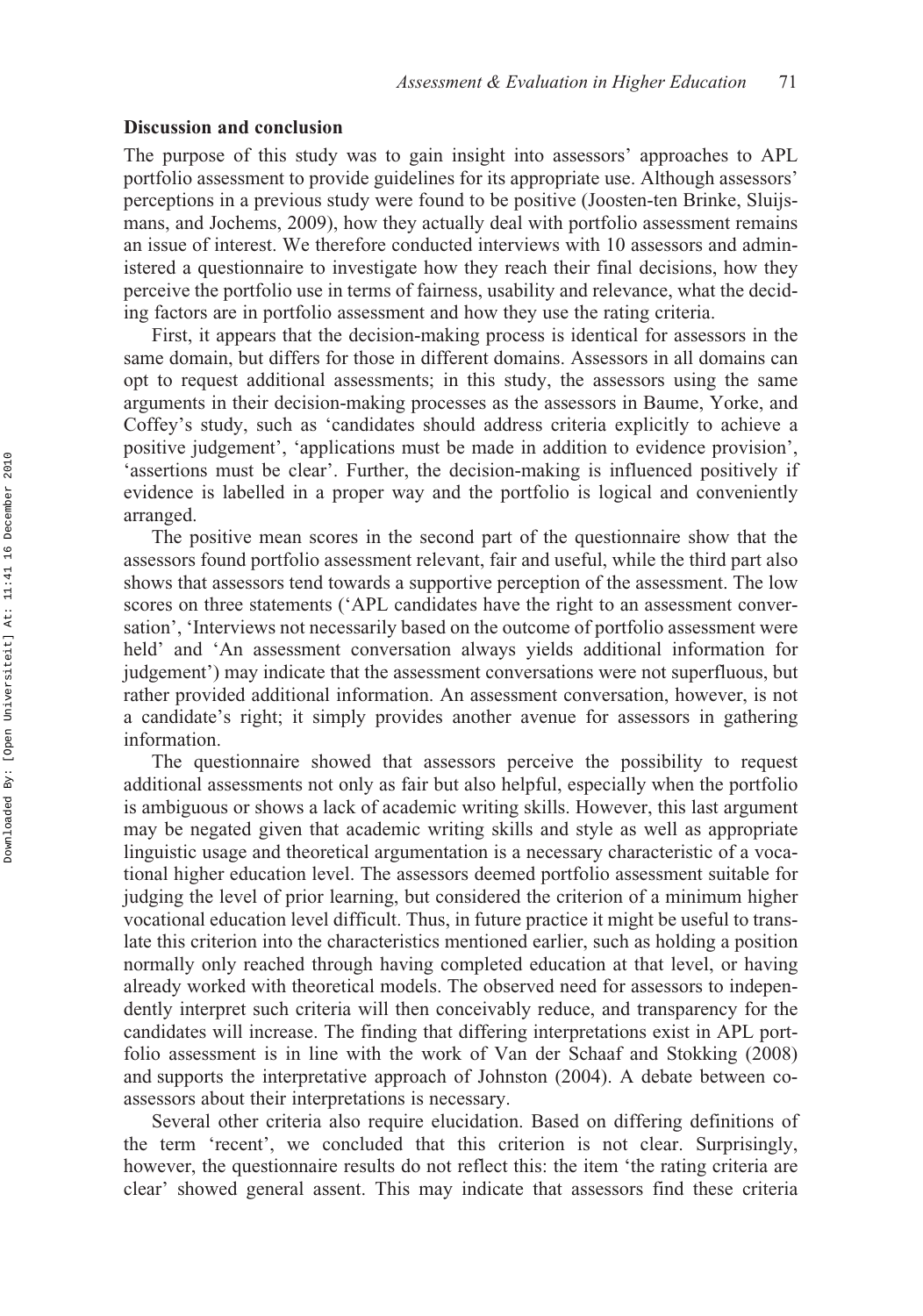transparent, but that they interpret them differently. These and the interview results confirm conclusions from Baume, Yorke, and Coffey (2004), Tigelaar et al. (2005), and Van der Schaaf and Stokking (2008) that although assessors use rating forms and criteria, they may not, in fact, use them appropriately. As Baume, Yorke, and Coffey reported, the criteria are often interpreted differently. It is important to communicate the interpretation of the criteria with the co-assessors and candidates. The interviews, however, give some insight into the assessors' understanding and use of the criteria, while in turn rendering them more transparent for the assessors and thus also the candidates. A disciplinary difference between the understandings of the criteria is obvious.

Although the criteria are largely derived from literature, refining specific elements according to domain appears to have been useful. The definition of recent evidence could in Dutch law, for example, specify that 'the evidence should meet present regulations'. For cultural science, it may be that 'the evidence is still related to present work activities'. In both cases, the evidence may be older than 10 years but still in use. In line with the research of Sadler (2005) and Johnston (2004), we conclude that in any event, it should be clear how the criteria are to be used in relation to the final decision. Moreover, the interviews suggest that holistic portfolio judgement overruled any analytical judgement regarding separate criteria. Johnston (2004) also mentions the issue of holistic versus elementary judging as an important issue. The convincing portfolio characteristics may play a role in this, though they directly relate to the general criteria. For example, the assessors found portfolios convincing when the candidate's job overlapped the curriculum, and when the duration, complexity and level of experience were deemed adequate. This seems to support the idea that the criteria should be as specific, not as general, as possible.

An important issue in APL portfolio assessment is that assessors may request further assessment in cases where they judge this to be necessary. This brings about more efficient assessment than situations in which the final decision is taken based solely on a portfolio. Still, our interview results show that 70% of the assessors deem making decisions on a portfolio basis alone as fair, with some arguing that assessment conversations decrease objectivity. This contrasts with the quality framework for competency assessment programmes put forth by Baartman et al. (2006) which includes quality criteria such as reliability and validity, but takes also alleges that a professional judgement is more important than objective, standardised measures. One criterion in their framework – reproducibility of decisions – means that assessment quality will increase if different perspectives are used to reach a final decision. In the present study, this view is not supported by assessor I.

With regard to the set up of this study, its main shortcoming was the small number of interviewed assessors. Therefore, we only could report descriptive statistics. This restricted size, however, enabled us to collect more in-depth data on their approaches to APL portfolio assessment than would otherwise have been feasible, and therefore could be used to improve new methods of portfolio assessment. Another issue concerns the methodology of this study. We chose to start with the interviews and to give the questionnaire after the interview, because interviews provide the opportunity to gain more qualitative information about the assessors' decision-making process. The small number of assessors does not deliver reliable and informative quantitative information. Further, presenting the questionnaire before the interview could have biased the interviews results. In retrospect, however, presenting the questionnaires before the interviews could have led to more in-depth interviews.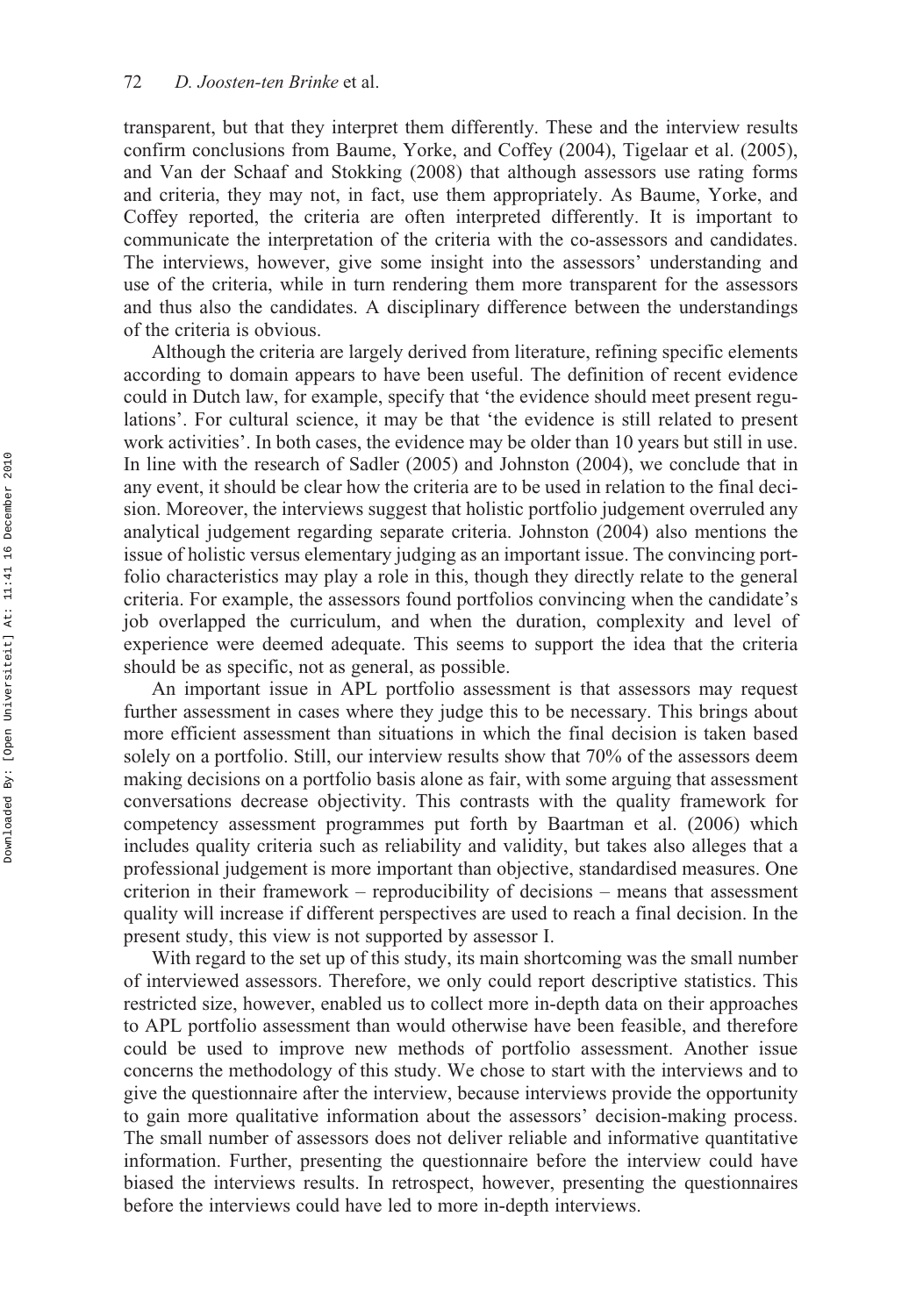This study has shown that although the assessors' approaches to portfolio assessment differed and the need to interpret criteria was observed, the majority of assessors found the process fair. Moreover, this fairness will continue to increase in line with growing criteria transparency. Additional research on assessors' perceptions and approaches is still needed. However, if we accept the existence of interpretation in portfolio assessment and trust in assessors' competences, portfolio assessment in APL will enjoy a positive future.

#### **Acknowledgements**

We like to thank the anonymous reviewers for their useful comments.

#### **Notes on contributors**

Desiree Joosten-ten Brinke studied applied educational science at the University of Twente, Enschede, the Netherlands. Since 1990, she has worked as an assistant professor at the Educational Technology Expertise Center of the Open University of the Netherlands. Her research interests encompass assessment of prior learning and computer-based assessment.

Dominique M.A Sluijsmans is an assistant professor at the Educational Technology Expertise Centre of the Open University of the Netherlands and a lector (associate professor) at the Professional University of Arnhem-Nijmegen, The Netherlands. Her research interests encompass sustainable assessment and lifelong learning, with a focus on the design of sustainable assessment and the involvement of learners through self- and peer-assessment.

Wim M.G. Jochems is the dean of the Eindhoven School of Education and a full professor in educational innovation at Eindhoven University of Technology, Eindhoven, the Netherlands. His research interests focus on teacher training and professional learning, especially in the domain of science and technology education.

#### **References**

- Baartman, L.K.J., T.J. Bastiaens, P.A. Kirschner, and C.P.M. Van der Vleuten. 2006. The wheel of competency assessment: Presenting quality criteria for Competency Assessment Programmes. *Studies in Educational Evaluation* 32: 153–77.
- Barrett, H.C. 2003. Electronic portfolio. In *Educational technology: An encyclopedia,* ed. A. Kovalchick and K. Dawson, 271–6. Santa Barbara, CA: ABC-CLIO.
- Baume, D., and M. Yorke. 2002. The reliability of assessment by portfolio on a course to develop and accredit teachers in higher education. *Studies in Higher Education* 27: 7–25.
- Baume, D., M. Yorke, and M. Coffey. 2004. What is happening when we assess, and how can we use our understanding of this to improve assessment? *Assessment & Evaluation in Higher Education* 29: 451–77.
- Bjørnavold, J. 2001. Making learning visible: Identification, assessment and recognition of non-formal learning. *European Journal* 22: 24–32.
- Bloor, M., and C. Butterworth. 1990. The accreditation of prior learning on in-service education courses for teachers. *Aspects of Educational Technology* 22: 77–82.
- Butterworth, C. 1992. More than a bite at the APEL. *Journal of Further and Higher Education* 16: 39–51.
- Clarke, J.B., and J. Warr. 1997. Academic validation of prior and experiential learning: Evaluation of the process. *Journal of Advanced Nursing* 26: 1235–42.
- Colley, H., P. Hodkinson, and J. Malcolm. 2002. *Non-formal learning: Mapping the conceptual terrain.* A consultation report. Leeds: University of Leeds Lifelong Learning Institute.
- Cretchley, G., and J. Castle. 2001. OBE, RPL and adult education: Good bedfellows in higher education in South Africa? *International Journal of Lifelong Education* 20: 487–501.